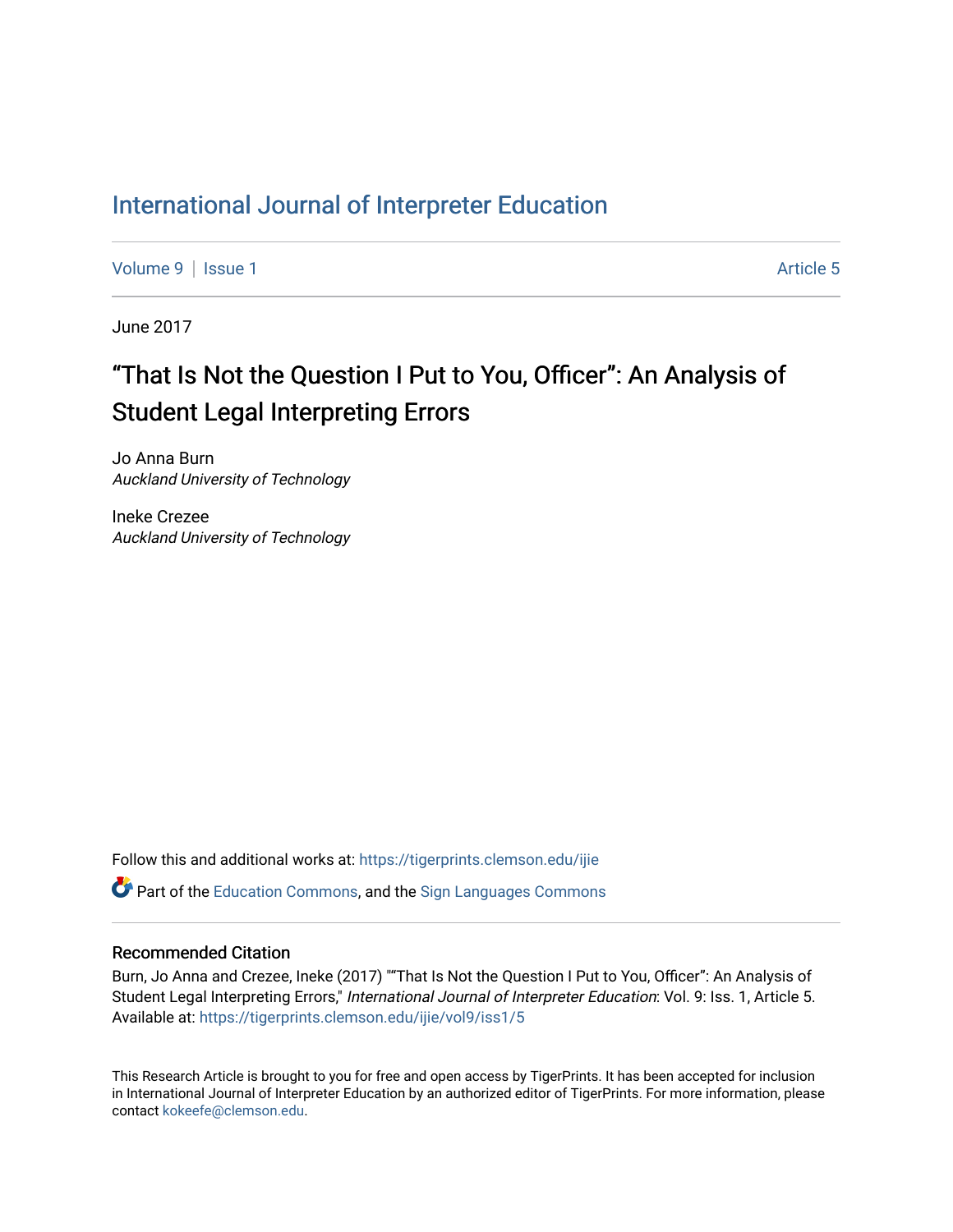# **"That Is Not the Question I Put to You, Officer": An Analysis of Student Legal Interpreting Errors**

#### **Jo Anna Burn1**

*Auckland University of Technology, Auckland*

#### **Ineke Crezee**

*Auckland University of Technology, Auckland*

#### **Abstract**

 $\overline{a}$ 

**Court interpreting is a challenging and highly skilled profession. Legal questions are designed to achieve a large variety of functions. Often the true function is not the most obvious, the meaning is not literal, or there is no direct lexical or grammatical equivalent in the target language. Preparing interpreting students for interpreting legal questioning is very difficult and best achieved by exposing learners to a wide range of question forms in a safe practice environment. In order to ascertain which question types are most difficult to interpret, the authors undertook an analysis of question forms extracted from courtroom discourse, had students interpret these questions, and then conducted an error analysis of the interpreted utterances. The extracts were taken from YouTube clips of televised New Zealand High Court murder trials and were interpreted by 17 student legal interpreters into eight different languages. Certain question forms proved more difficult to interpret accurately than others. Suggestions are provided for interpreter educators to best prepare students for courtroom interpreting.**

Keywords: legal discourse, question forms, court/legal interpreter training, audiovisual interpreting practice, situated learning approaches

*<sup>1</sup> Correspondence to: jburn@aut.ac.nz*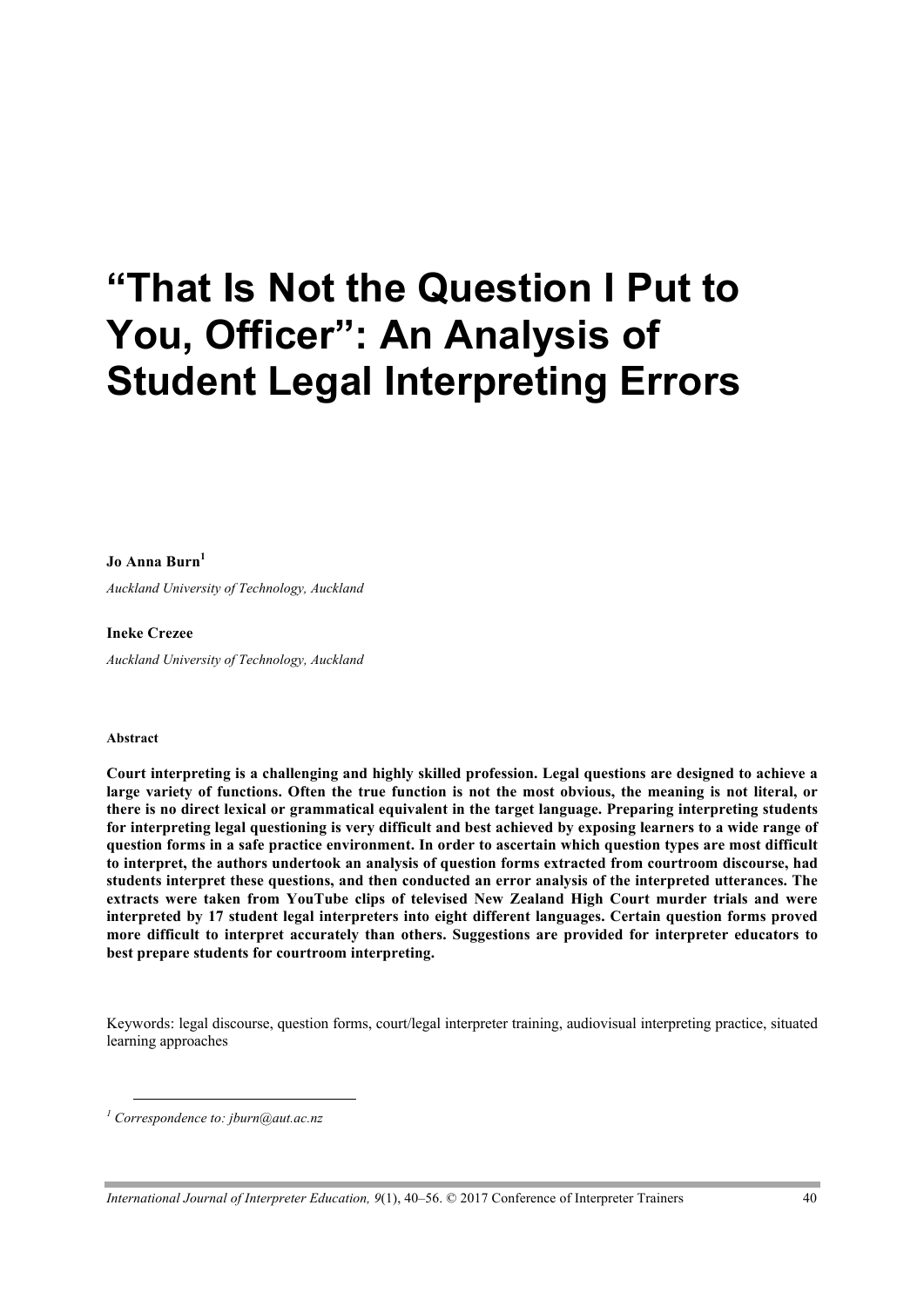# **"That Is Not the Question I Put to You, Officer": An Analysis of Student Legal Interpreting Errors**

Court interpreters need a variety of skills, including an understanding of the different discourse genres they may be asked to interpret and in-depth knowledge of sociopragmatic norms, especially if they are to achieve some measure of pragmatic equivalence (Hale, 2014). A social constructivist approach to interpreter education (Kiraly, 2000) has at its heart the concept of learning through action or practice. Student legal interpreters likewise need to be exposed to actual court discourse in genuine settings as part of their training. They also need to receive feedback on how they interpret such authentic discourse. The justice system requires high levels of accuracy from court interpreters, but little work has been undertaken to assess student court interpreter accuracy in practice in the New Zealand setting.

This article reports on a study undertaken in a language-neutral undergraduate interpreting classroom with English as the medium of instruction. Students were taking a 3 contact hours a week, 12-week introductory course in legal interpreting as part of either a BA in Translation or Interpreting, or a Graduate Diploma in Arts (Interpreting). None was a practicing courtroom interpreter and most had only minimal awareness of legal discourse other than that gained through exposure to televised courtroom drama and news items.

The first aim of this research was to see if having students interpret audiovisual material from actual trials and giving them individualized feedback would address some of the limitations inherent in current pedagogical practice, including the lack of opportunity for student observation of expert performance and exposure only to simulated, audio-only interpreting course material. The second aim of the research was to conduct a discourse analysis of the lawyers' language in the audiovisual clips, with a focus on question types. The third and final aim of the study was to analyse student interpretations to identify areas of difficulty for student interpreters, as reflected in their renditions of various question forms.

The current legal interpreting course requires that students write a reflective journal on their observation of authentic interpreter-mediated courtroom interactions; however, students do not have the opportunity to interpret such exchanges in the court setting. We therefore decided to take the courtroom to the students, bringing them audiovisual clips of lawyers examining and cross examining witnesses in real trials. Our study combines what Hale and Napier (2013) describe as an experimental design with a discourse analysis approach. Schäffner (2002, p. 2) holds that "understanding a text is a prerequisite for translating it," and the same applies to interpreted renditions. Using video clips provides students with an extra visual component to their usual audio practice, while fitting within a situated learning approach by introducing a 'virtual' courtroom into the learning setting. We surveyed students before and after their participation in the study to assess their reactions to the audiovisual practice, and students reported high levels of satisfaction (Crezee, Burn & Gailani, 2015).

Student court interpreters need to develop in-depth knowledge of the underlying meaning and illocutionary intent (Morris, 1999) of the discourse they will be required to interpret in practice. In this article, we offer an analysis of courtroom discourse with a focus on question forms, along with a brief evaluation of the questions that proved most difficult for students to interpret accurately. (Additional research findings have been discussed elsewhere [Crezee, Burn & Gailani, 2015].) We feel that students cannot be taught legal discourse until they have gained a grounding in the legal process, which must in turn be preceded by an awareness of basic legal theory.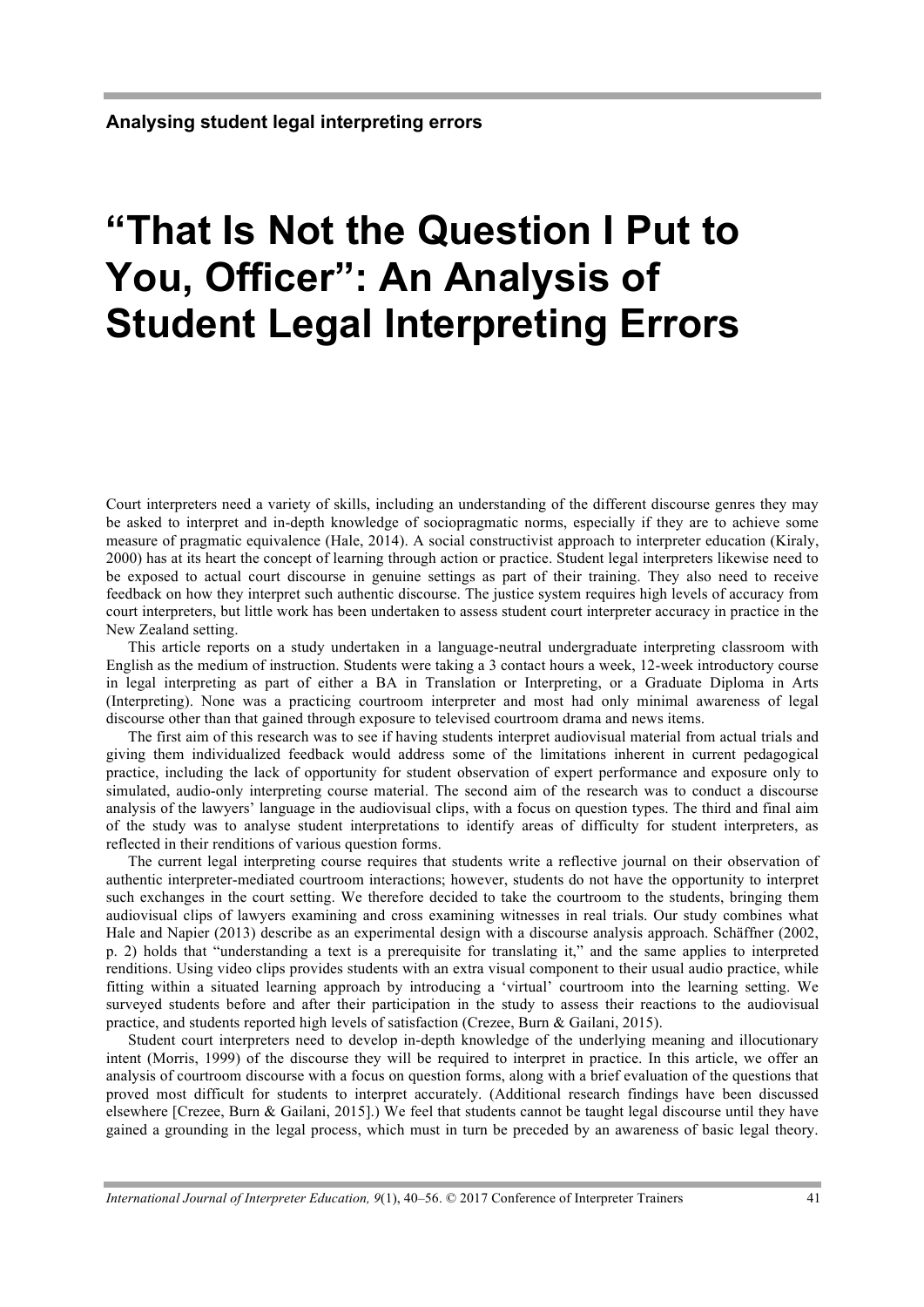The audiovisual practice reported on here served the additional purpose of making students aware of the level of difficulty of interpreting courtroom interactions and the importance to their practice of attending court to observe expert performance by experienced legal interpreters.

#### **1. Background**

In recent decades New Zealand has experienced a large influx of migrants and refugees. Many of these settle in Auckland, the country's largest city. Interpreting services report a need for interpreters in over 90 different languages (Magill & De Jong, 2016); over 180 different languages were identified in the 2013 census (Statistics New Zealand, 2013). In view of this demand, AUT University, Auckland, offers language-neutral interpreter education (cf. Hale & Ozolins, 2014), in which classes are taught through the English medium, rather than in the languages they will be working with. During practice, students mostly interpret from English into their other languages, informally assessing and evaluating their own and their language peers' interpreting performance.

There is significant demand for interpreters in the justice system. The New Zealand legal system derives from the Common Law system as introduced by British migrants, although it has since evolved to take on a distinctly New Zealand flavour. The increasing number of limited English proficient (LEP) migrants (Statistics New Zealand, 2013) has resulted in a growing demand for court interpreters in a number of community languages, especially in Auckland, In our experience, the language of court proceedings offers a particular challenge to (novice) interpreters.

The discourse used in New Zealand judicial settings is similar to that used in Australian courts (Hale, 2004, p. 29), which itself is similar to that of the United Kingdom: Trials largely consist of monologues addressed to the jury or judge by counsel in opening and closing addresses, followed by question-and-answer turns initiated by legal counsel and regulated by the presiding judge. Questioning witnesses is key to the legal process, and accurate interpretation is paramount. The consequences of inaccurate renditions of question forms can range from miscommunication and confusion to mistrial. The speech style of the witness must also be effectively contained in the interpretation to allow the fact finder to assess the character of the speaker (Erickson, Liond, Johnson, & O'Barr, 1978). Lawyers may not realize how their own idiomatic speech style can challenge an interpreter confronting the already gargantuan task of hearing complex language, understanding its meaning, and reprocessing it into a different language—one that often does not contain direct lexical equivalents of the most common legal terms and may use a completely different grammatical structure altogether.

Court language also includes a certain amount of legal jargon and procedural technicalities, the basics of which are covered in the course material we provide to our legal interpreting. However, because law covers the whole rich gamut of the human experience, vast amounts of incidental nonlegal vocabulary can also appear in any given case. Karton, (2008) cites the example of the highly educated Nuremberg war trial interpreter who was baffled by the concept of eyes in potatoes. Preparing students for all this is very difficult, and we feel it can best be achieved by exposing learners to a large variety of language in a safe practice environment. This means that we encourage students to gain a depth and breadth of language experience outside the classroom (through the media and personal interactions), and focus on the legal aspects of language in the practice environment. Until now, this has been achieved by providing audio scripts written by the lecturers and loosely based on real-life legal cases. This has proved a successful learning strategy in scaffolding learners to improve their skills, as evidenced by students' responses when asked about their perception of the usefulness of audio-only resources for interpreting practice (Author, Author and Author, Redacted). In the present study, we aimed to take this one step further by having students engage with fully authentic trial discourse in an audiovisual format, and to obtain expert language feedback on their interpreting errors.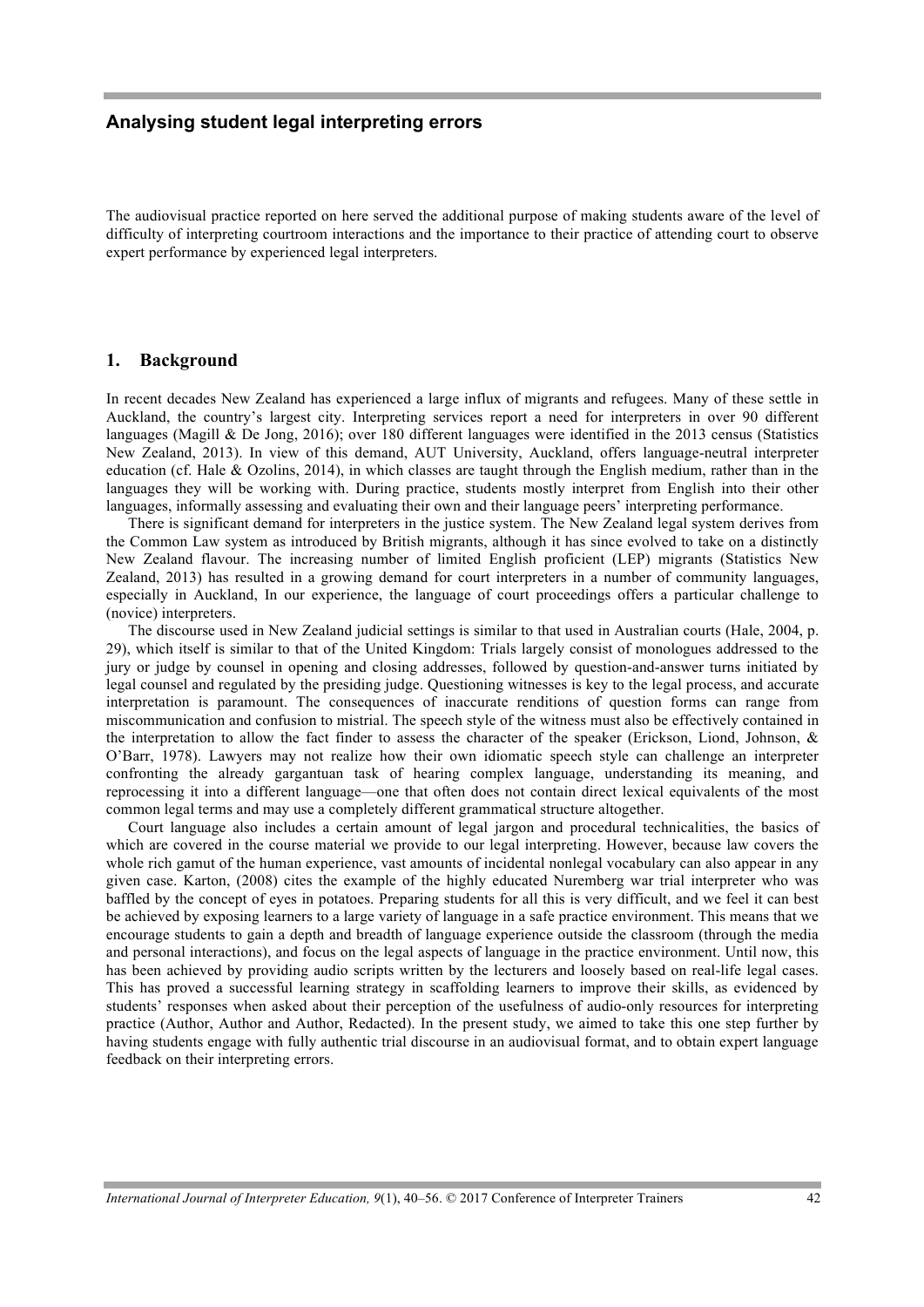#### **2. Literature review**

This literature review will briefly focus on situated learning approaches in interpreter education, followed by an overview of the discursive features of the adversarial courtroom language used during examination and cross examination in order to provide a context for our study.

#### *2.1. Pedagogical approaches*

Lave and Wenger (1991), Kiraly (1995, 1997, 2000), Mann (2011), Onda, (2012) and González Davies (2004, 2012) have all advocated situated learning approaches. Feng et al. (2013) point out:

Situated learning provides the learner a specific context representing real practice. Based on socialcultural learning theory, situated learning is scenario-based learning embedded within a particular social and physical environment. (p. 175)

We sought a situated learning approach that would prepare learners for real-life courtroom challenges, realizing that this would be challenging. As Pérez-Sanagustín, Muñoz-Merino, Alario-Hoyos, Soldani, and Kloos (2015) state:

The main characteristics of situated learning environments (SLEs) are: to provide authentic contexts, activities, expert performances and integrated assessment; to support multiple roles and perspectives, collaborative knowledge construction, coaching and scaffolding; and to promote reflection and articulation. However. . . not all of these characteristics are included, particularly lacking collaborative knowledge construction, in most cases. (p. 70)

Indeed, the situated learning activities in our study did not include expert performances, integrated assessment or collaborative knowledge construction. Liu's (2001) comparative analysis of the performances of expert versus novice interpreters likewise demonstrated the importance of real-world experience in gaining interpreting expertise, through the acquisition of domain specific skills. We elected to use innovative situated learning technologies to enable both our classroom and online student cohorts to practice interpreting in virtual contexts, using authentic materials. Before we undertook this study, our pedagogical approach had already involved student legal interpreters observing expert performances by practicing interpreters in courtroom settings, but students did not themselves practice interpreting in these settings. Furthermore, although lecturers provided naturalistic audio recorded material based on real-life legal cases, students in our language-neutral classroom did not receive expert language-specific feedback on their interpretation. Rather they relied on self-assessment and feedback from language peers. The data used for this study was derived from YouTube clips of televised authentic courtroom interactions of High Court Trials and manipulated for use in the interpreting classroom (Author, Author and Author, Redacted).

#### *2.2. Court interpreting discourse: The language of examination and cross examination*

We chose to focus our analysis on how lawyers' questions are interpreted, because questions are key weapons in the lawyer's armory. Court language is a unique form of discourse which employs the questioning of witness narratives to establish versions of the truth. New Zealand, as other common law jurisdictions, uses an adversarial system for the resolution of criminal matters. This involves defence and prosecution lawyers attempting to convince the fact finder judge, (or jury, in more serious criminal cases) of the veracity of their version of events. The lawyer must 'tell the story' through a combination of physical evidence and witness testimony. Lawyers first question their own witnesses through examination-in-chief, and the witness is then cross examined by the opposing lawyer in an attempt to draw out testimony that may damage or discredit the other party. Lawyers use a variety of carefully framed question types. As Russell (20042) states, "Questioning techniques are used to solicit the narrative of the speaker … and have them retell events from a particular perspective" (p. 2). Opposing lawyers then cross examine the witness in an attempt to expose inconsistencies in the narrative. A number of researchers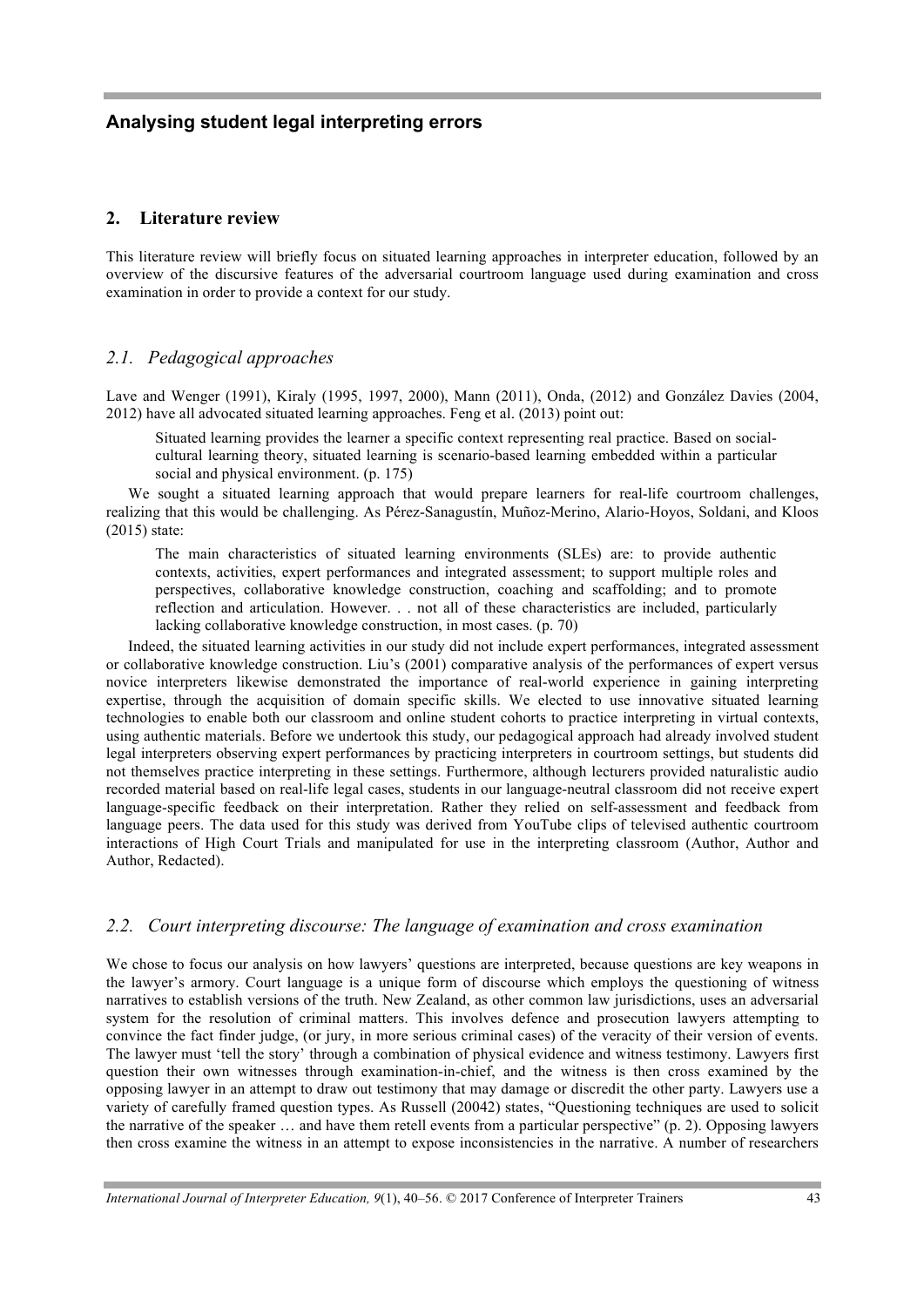have focused on the role of questions within the legal process (Berk-Seligson, 1999; Danet, 1980; Harris, 1995; Matoesian, 1993; Woodbury, 1984). Woodbury (1984) ordered questions across a continuum according to the lesser or greater degree of coercion over the questioned, with 'wh-' questions exerting lesser control, and tag questions at the opposite end of the continuum. Questions may also act as "weapons to test or challenge claims, and vehicles to make accusations" as well as "cues for witnesses to speak their lines" (Danet, 1980, p. 524). Declaratives, polar interrogatives, and tag questions in particular are used in the cross examination phase to pose challenges to the witness (Innes, 2001; Luchjenbroers, 1997) or as coercive and confrontational devices (Danet, 1980; Hale 2001). Previous studies by Berk-Seligson (2002), Lee (2009), Rigney (1999), and Hale and Campbell (2002) have shown that questions are often not interpreted accurately in court. Hale's (2004) study of Australian interpreter testimony found that, in particular, "there was a tendency on the part of the interpreter to omit certain [question] types" (p. 59).

Berk-Seligson (1999) found that 49.6% of leading questions were inaccurately interpreted because either the tag was omitted or the nature of the question was changed to alter the leading portion of the question (illocutionary force). This may be because the interpreter fails to recognize the subtleties of the speaker's intent, or simply lacks the linguistic skills to render an accurate interpretation. Hale (2004, p. 35), describes legal questions as exhibiting three basic characteristics: (a) a level of control over the addressee, (b) tone (politeness or hostility), and (c) illocutionary point and force. Matching all three functions with an alternative in another language is tremendously taxing, especially when there is no direct lexical equivalent of a word or phrase. For example the New Zealand practice of "diversion" does not exist in many other legal jurisdictions and has no equivalence in Mandarin, Korean, Tongan, or Samoan, to name just a few languages. This idea must be paraphrased, which can be a lengthy process. Lawyers also use linguistic features such as discourse markers (*well, so, again*) to exert very tight situational control over the witness (Lakoff, 1985; Luchjenbroers, 1993). Hale (2004) found that these markers were omitted by court interpreters "almost systematically" (p. 86).

González, Vasquez and Mikkelson (1991, p. 272) comment that the court interpreter

has a duty to conserve not only the precise meaning of the Source Language (SL) message, but also the precise register, style and tone. Thus the interpreter faces the formidable task, first in deciphering the meaning of sometimes obscure, convoluted or deliberately vague language, and secondly in conveying that language in exactly the same manner as it was spoken.

If interpreters fail to do this they are giving the judge or jury "an inaccurate verbal portrait of that person" (de Jongh, 1992, p. 92). Students in the current study were tasked with deciphering and rendering these linguistically convoluted, multiclaused and often unfinished questions into the target language in a safe learning environment in which language assessors provided language-specific feedback. The term 'safe learning environment' here refers to one in which the consequences of an actual trial do not attach. We chose trial extracts from examination-inchief and cross examination to reflect the different question types, tone and illocutionary force which typically arise in these situations.

Hale (2004, p. 38) describes three basic question types which fall into the grammatical categories of interrogatories, declaratives and imperatives. These in turn are divided into a number of subtypes. Although Hale's examples come from Australia, very similar legal language and lawyers' questions are used in the New Zealand courtroom. Cross examination involves an increased use of the more assertive aggressive declaratives and tag type questions, for example, *And you observe those symptoms, you manage them and you report them, correct?* Similar question patterns were also observed in our murder trial excerpts. Hale (2004, p. 43) also points out that there is no one-to-one correspondence between commonly used question types in English-to-Spanish court interpreting; Spanish interpreters found English tag and declarative questions particularly hard to translate because there were no direct grammatical or lexical equivalents (2004, pp. 45-48). Because the students in our cohort interpreted into eight very different languages, we similarly expected grammatical and other linguistic differences to have an impact on the students' ability to correctly interpret some of the lawyers' discourse. The question types found in our study are shown in Table 1.

In summary, questions can be deliberately designed by lawyers to guide, coerce, upset and confuse the witness and are a key component of the lawyer's strategy. If they are not interpreted accurately the witness will not be able to respond to the actual question and the judge and jury will not receive an accurate picture of the witness's response under pressure. Untrained and inadequate interpreting has resulted in well-publicised difficulties and mistrials in New Zealand (*Chala Sani Abdula v The Queen,* 2011; *Young Jin Bae v The Queen,* 2012) and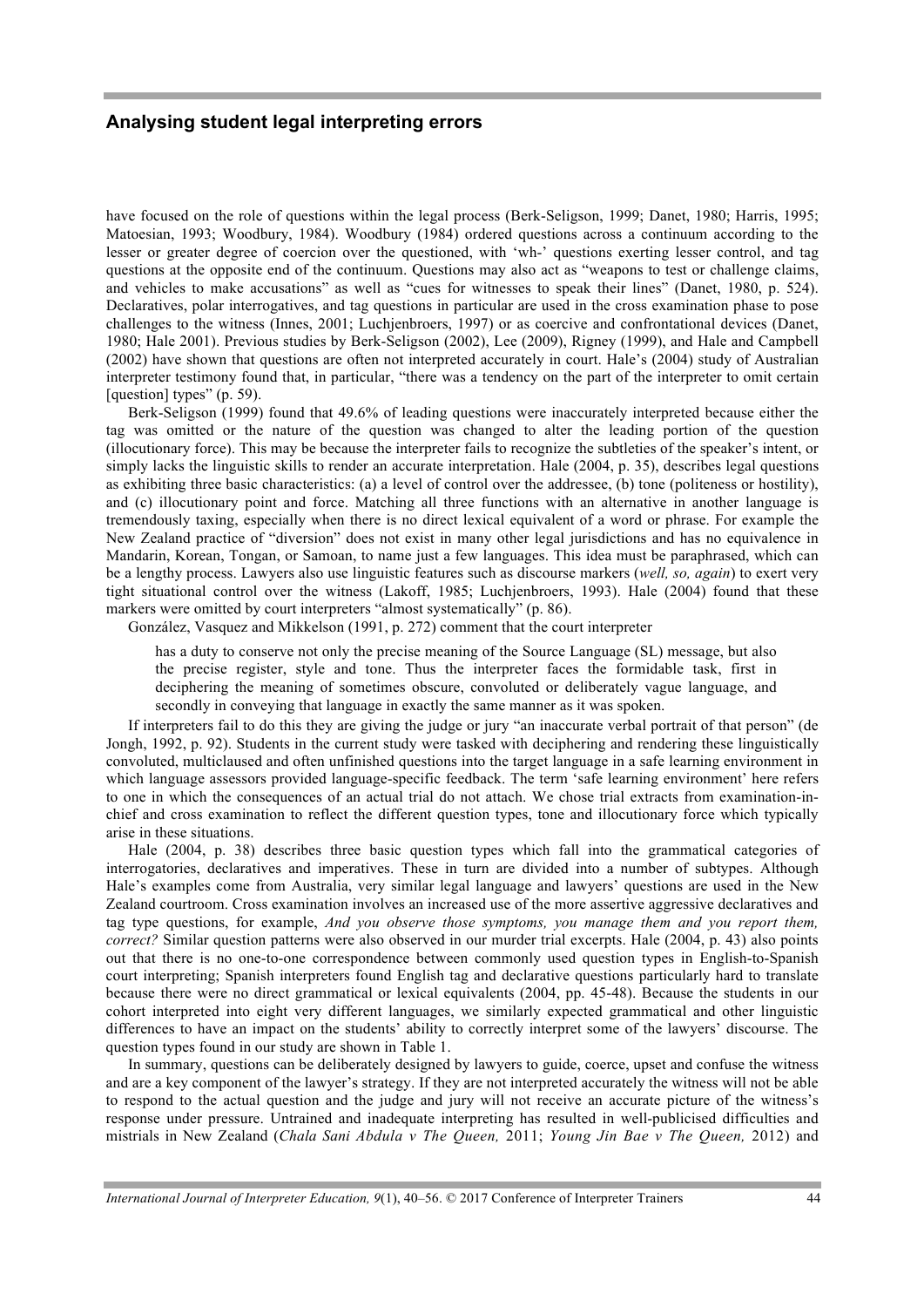elsewhere (*The State v Oscar Pistorius,* 2014; Hayes & Hale, 2010). Given the importance of questions in legal discourse, and because the participants in this study were relatively inexperienced interpreters and unfamiliar with much legal terminology, we focused our study on the interpreting of question types rather than on errors of individual lexical items. Therefore, our untrained students gained valuable court interpreting experience without risking misinterpreting real-life court proceedings.

### **3. Methodology**

The main aim of our study was to explore students' responses to audiovisual interpreting practice material. We chose to use a mixed-methods approach, involving assessment of interpreting performance using audiovisual recordings of authentic discourse in context which had been manipulated to allow for consecutive interpreting. Pre- and post-intervention surveys were used to gauge students' awareness of the type of discourse they were about to interpret, and their response to practicing with unscripted audiovisual rather than audio-only recordings scripted and recorded by their lecturers. The surveys are discussed in detail in another paper (Crezee, Burn, & Gailani, 2015).

### *3.1. Participants*

Participants in the study were second-language (L2) English student interpreters at undergraduate level representing the following eight languages: Mandarin, Cantonese, Korean, Samoan, Spanish, Farsi, Japanese and Guajarati. Seventeen students took part in the intervention, although not all of them completed all three of the clips.

## *3.2. Procedure*

Study participants completed one audiovisual task in each of Weeks 3, 6 and 9 of the semester. Once students had interpreted the audiovisual tasks, the scripts, with the anonymised student recordings and associated audiovisual clips were posted online using the Blackboard learning management system used at the university. This material was accessed by the anonymous language assessors who are already familiar with the grading rubric through their work as external examiners. Assessors were asked to watch the audiovisual clips, listen to the student recordings and indicate on the script what sort of interpreting choices the learner had made. In line with Barik's (1969) approach to analysis of interpreted discourse, markers were asked to focus on a limited number of features such as change, omission or addition. Language assessors were asked to write a back-translation in English of the students' translations. Individual assessor feedback was anonymised and emailed to participating students as well as used for the interpreting analysis. Pre- and postintervention surveys were conducted (findings reported elsewhere [Crezee, Burn & Gailani, 2015]).

#### 3.2.1 Selection of audiovisual material and nature of clips

The researchers chose excerpts from three recordings of courtroom interaction taken from New Zealand cases which had appeared in televised news reports and were posted on YouTube. All excerpts showed lawyers examining or cross examining witnesses. The clips ranged from 3 to 5 minutes and consisted of question-andanswer turns between defence or prosecution counsel and witness. Students interpreted the clips in consecutive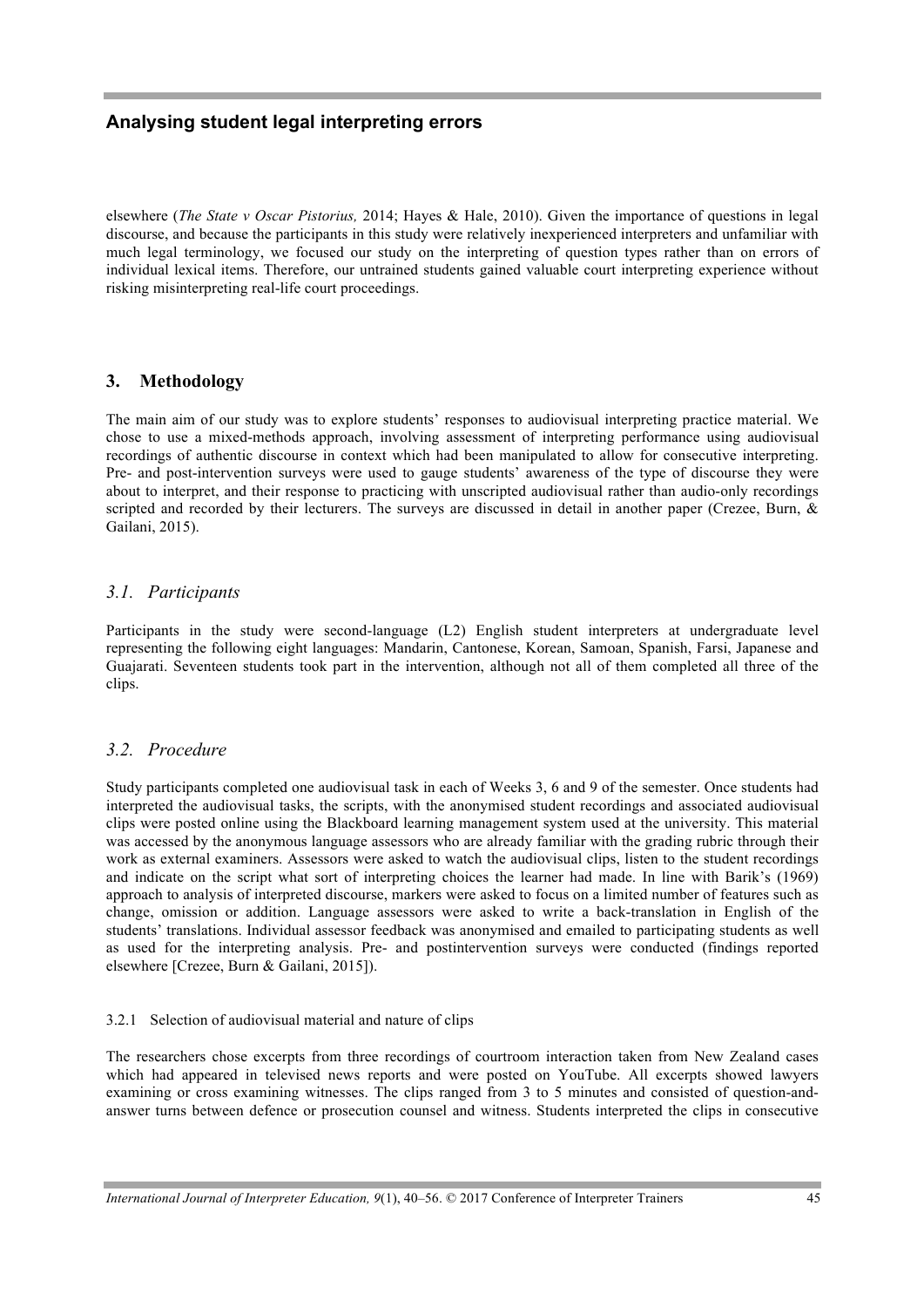mode under supervision of the tutor, to ensure that the recoding was made on the first attempt. This prevented practise opportunities and therefore made the interpreting process more authentic.

Our study involved a shorter sample than Hale's (2004, p. 38), so not all question types were found in the clips students were asked to interpret. The question types in our study are shown in Table 1.

| <b>Interrogatives</b>                                                                                                                                                                                  | <b>Declaratives</b>                                                                                                                                          | <b>Imperatives</b>                     |
|--------------------------------------------------------------------------------------------------------------------------------------------------------------------------------------------------------|--------------------------------------------------------------------------------------------------------------------------------------------------------------|----------------------------------------|
| <b>a. Polar interrogative</b> ( <i>Did you go</i><br>with him from scene to scene as he<br>examined the bodies?)                                                                                       | a. Positive or negative declarative<br>(We know that the fire engine from<br>Fielding was at the fire at precisely<br>$mid$ <sub>n</sub>                     | a. Imperative (Tell us<br>about that.) |
| <b>b.</b> Modal interrogative $(At any point)$<br>can you remember going down to the<br>scene to have a look?)                                                                                         | b. Positive declarative with rising<br>intonation (And go down that little<br>corridor?)                                                                     |                                        |
| c. Wh- interrogative ( <i>Who prompted</i><br><i>that discussion. Who raised it?</i> )                                                                                                                 | c. Positive declarative with negative<br>tag (Yes, and your training with<br>respect is to manage symptoms isn't<br>$it$ ?                                   |                                        |
| d. Forced-choice interrogative (But<br>as far as the entry of any of these<br>rooms and going up to the body, did<br>you go right up to the body, or did you<br><i>observe him from the doorway?</i> ) | d. Negative declarative with positive<br><b>tag</b> (Yes but you cannot say to the<br>court that you are qualified to make a<br><i>diagnosis, are you?</i> ) |                                        |

*Table 1: Question types (and examples) found in the three courtroom extracts.*

We decided that it would be best pedagogically to post the least challenging clip first and the most challenging one last, so that students could build confidence and expertise before moving on to more difficult tasks. The level of challenge was based first on the type of examination witnesses were being subjected to, with cross examination considered more challenging for student interpreters to work with (Hale, 2004, p. 58-59). A second criterion for deciding on the level of challenge was the proportion of legal terminology with which beginning student interpreters should be familiar. Clips are described in more detail below, together with some background information and some salient details. We decided to give the participants only minimal explanation of the background to the clips. This lack of preparation was authentic in that it reflected the working reality of the court interpreter in New Zealand; as Lee (2009) states, "The court interpreter does not have full and equal access to a body of knowledge shared by other participants in the court proceedings" (p. 94).

#### **4. Analysis of legal discourse and student performance**

## *4.1. Clip 1*

Clip 1 was interpreted by 17 students. Overall, this clip contained good introductory material for students as it contained legal questioning without much legal jargon and with relatively simple lexical items. It revolves around a defendant referred to as EM who is standing trial for the murder of his brother in law. His wife, AG, is being questioned by the prosecution lawyer with question types which closely resembled those described by Hale (2004) as typical of an examination-in-chief. In her study of 17 interpreted local court hearings from New South Wales,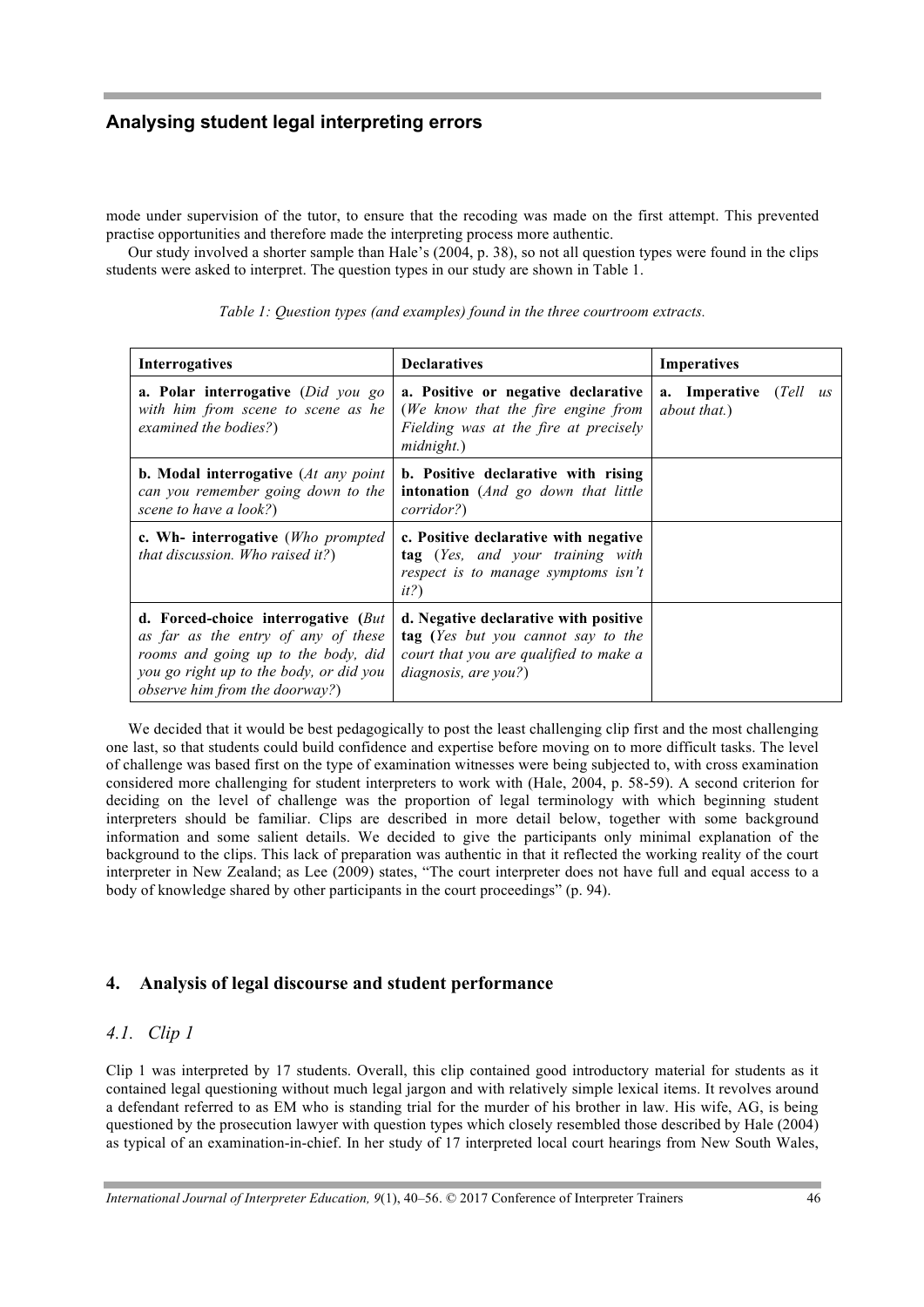Hale found that the yes/no positive polar interrogative (e.g., *Did you take the children with you?*) 1 and the declarative (*We know that the fire engine from Fielding was at the fire at precisely midnight*) are favoured by lawyers in examination-in-chief as they allow tight control over witness testimony. This also closely matches the findings of Woodbury (1984) who found wh- questions and yes/no polar interrogatives to be the most frequent question types. Lexical items in this clip include mainly everyday terms, although the examining lawyer asks AG several multiclause questions full of reiterations and false starts, for example, *Was there any change in his behaviour either immediately after the arson that you can… have you since recalled or have since thought about or has since struck you*? An analysis of the question types used in Clip 1 (see Table 2) showed that 14 of the 21 questions are multiclause questions while one is an unfinished question. (Table 3 shows the distribution of question types and the number of students who omitted or changed part of the questions. It should be noted that some students committed several errors of omission or misinterpretation in relation to the same question)

| <b>Question type</b>                   | Number of questions in clip |
|----------------------------------------|-----------------------------|
| Polar interrogative                    | 10                          |
| Wh-interrogative                       | 4                           |
| Positive declarative                   | 3                           |
| Positive declarative with negative tag |                             |
| Modal interrogative                    | 2                           |
| Imperative                             | ı                           |
| Total questions                        | 21                          |

#### *Table 2: Question types used by the QC (defence counsel) in Audiovisual Clip 1*

The preponderance of yes/no polar interrogatives indicate that the lawyer is exercising tight situational control over the witness: *Did you hear the fire engines going down the road at all, at night?* But the more open-ended whinterrogatives (*who went?*) and the modal interrogatives (*At any point can you remember going down to the scene to have a look?*) indicate that the lawyer is working with a 'friendly' witness whose testimony on the whole tends to collaborate the lawyer's version of events. The use of the imperative *tell us about that* encourages free narrative which, according to O'Barr (1982), makes juries more likely to view the witness in a positive light.

The lawyer's speech style is reasonably slow paced, but false starts and mistakes often make the questions confusing (*As you know Mr MacDonald has admitted the arson of this home, this house and the, and the trailers, right?*) This declarative tag question type was identified by Hale (2004, p. 39) as being one of the forms most likely to cause problems, and be omitted by Spanish and other interpreters. Hale also identified as most difficult to interpret the modal interrogative (*At any point can you remember going down to the scene to have a look?*). English modal verbs contain slight and subtle shades of meaning that cannot be easily interpreted. *Can you remember?* is different from *Do you remember?* and *Do you remember clearly?* adds an altogether more forceful and accusatory connotation to the question, implying that the witness does not have full and accurate recall of events). Table 3 shows the percentage of correct interpretations by question type.

l 1

Examples are from the New Zealand courtroom extracts used in this study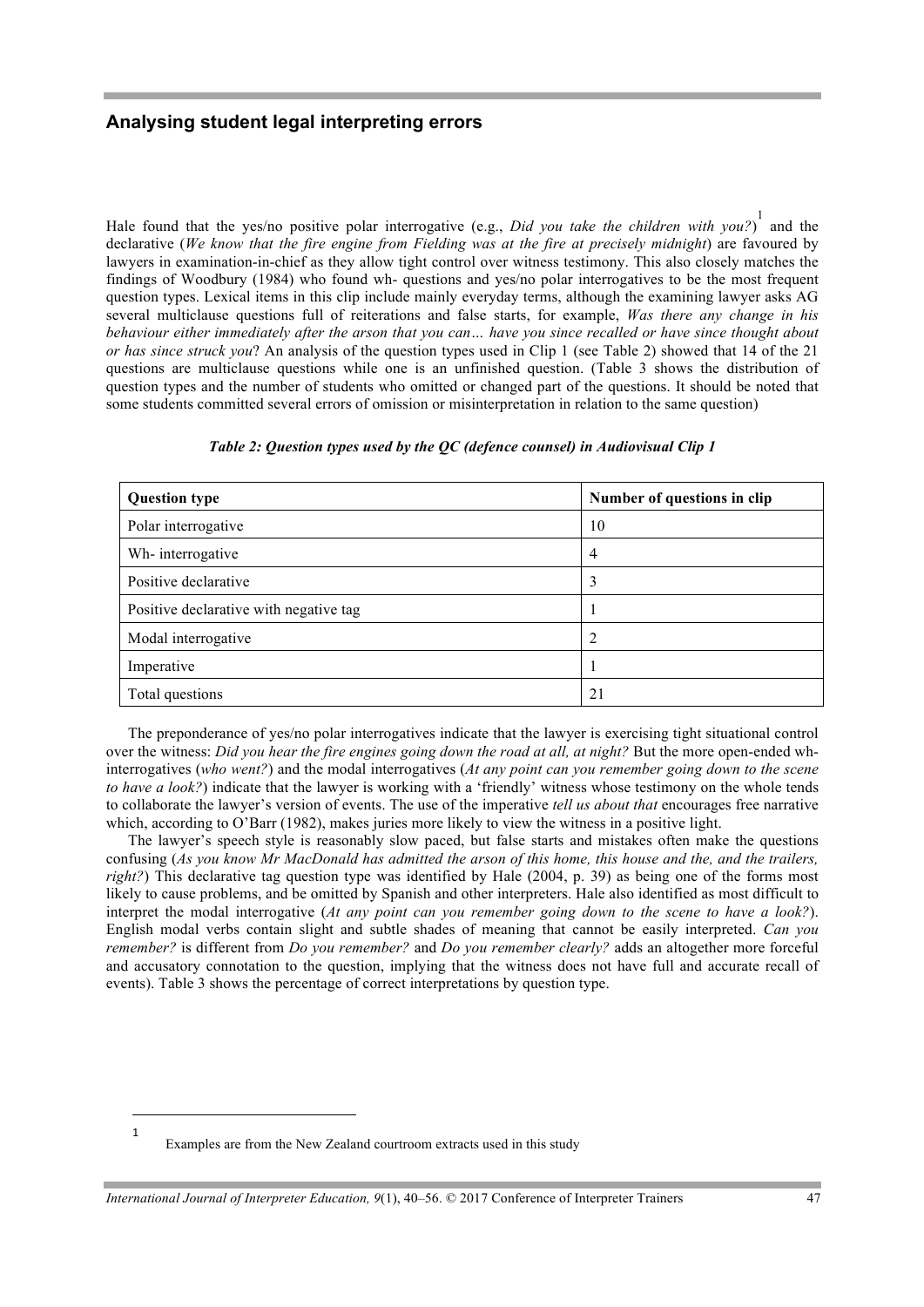| <b>Question type</b>                   | <b>Number of questions</b> | % correct |
|----------------------------------------|----------------------------|-----------|
| Polar interrogative                    | 10                         | 91%       |
| Wh-interrogative                       | 4                          | 83%       |
| Modal interrogative                    | 2                          | 65%       |
| Positive declarative                   | 3                          | 75%       |
| Positive declarative with negative tag |                            | 18%       |
| Imperative                             |                            | 47%       |
| Total questions                        | 21                         | 80%       |

*Table 3: Question types used by the QC (defence counsel) in Audiovisual Clip 1.*

The greatest accuracy in interpreting (measured using Barik's [1969)] simple error analysis system) was achieved on the interrogatives, with modal interrogatives being the hardest interrogative type to interpret accurately. Lowest accuracy was achieved on the positive declarative with a positive tag, *As you know Mr MacDonald has admitted the arson of this home, this house and the, and the trailers, right?* (18%), and the imperative, *Tell us about that.* (47%). This fits in with Hale's (2004, pp. 44-55; 221-226) identification of the tag as a problematic lexical device for interpreters working between English and Spanish. The imperative is a relatively noncomplex structure, but three students failed to interpret it at all. Could those students simply have failed to identify it as a question form and chose instead to ignore it, treating it as an extended discourse marker? This is an interesting question for which we found no evidence from survey results, and that would therefore need further research.

#### *4.2. Clip 2*

Clip 2 was interpreted by 14 students and involved the cross examination of a police detective who had accompanied the police doctor while the latter examined the bodies at a multiple fatality crime scene. This clip shows the defence lawyer taking the police officer on a virtual tour of the house. At first glance, the language used appeared fairly simple, with multiple references to crime scenes and bodies, but again, the extract contains a number of long, complex multiclause questions. Berk-Seligson (2002) hypothesized that lengthier questions were more difficult to render accurately. One example was the forced-choice question, *And when he continued to film is that in the same way as you described in Scene A from the doorway or did he go into the room on this occasion*? Table 4 shows the breakdown of question types and the percentage of questions interpreted correctly.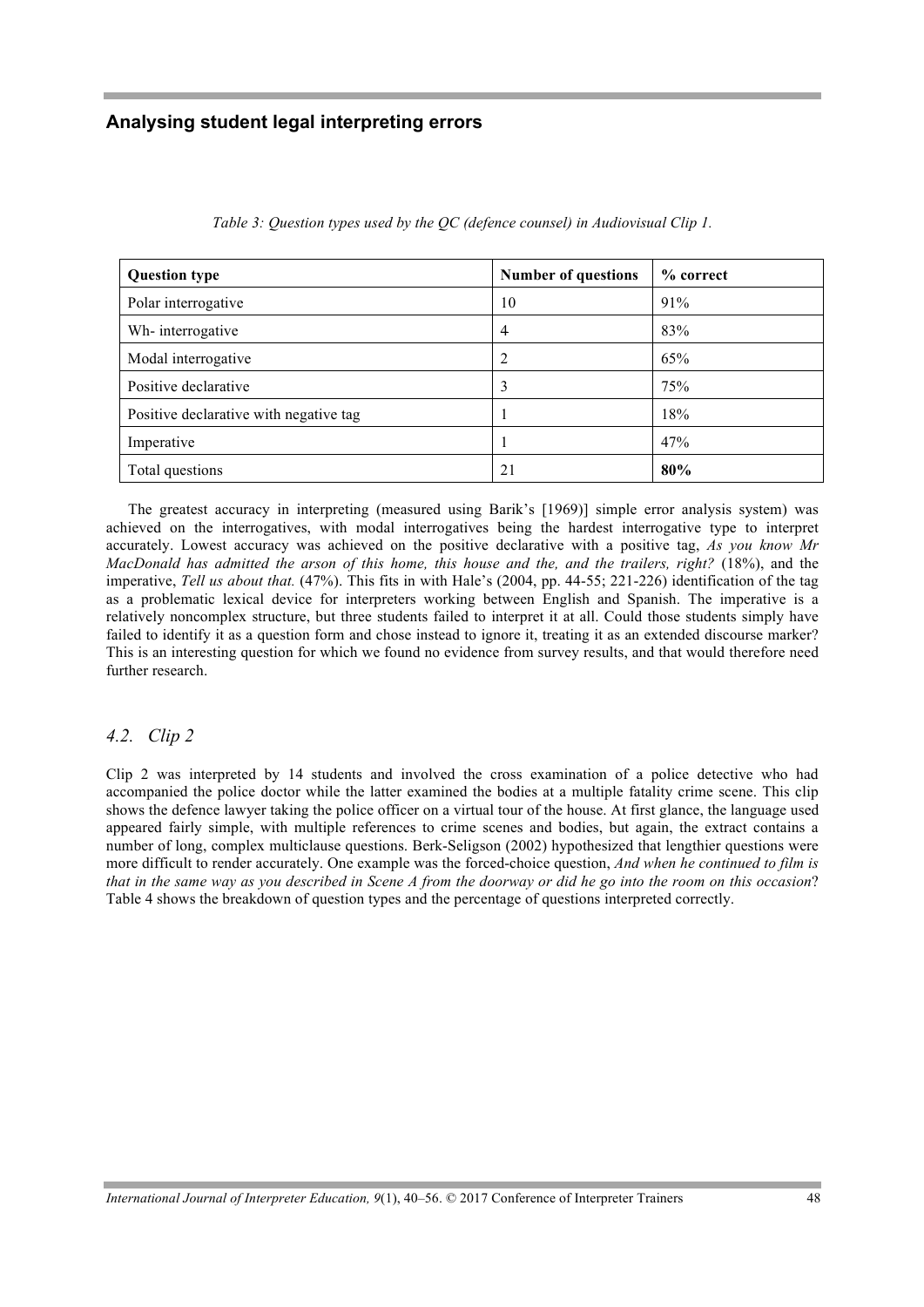| <b>Question type</b>                        | <b>Number of questions</b> | % correct |
|---------------------------------------------|----------------------------|-----------|
| Polar interrogative                         | 13                         | 93%       |
| Wh-interrogative                            | 9                          | 91%       |
| Positive declarative                        |                            | 80%       |
| Positive declarative with rising intonation |                            | 69%       |
| Forced-choice interrogative                 | 4                          | 77%       |
| Total questions                             | 34                         | 87%       |

*Table 4: Question types used by the QC in Audiovisual Clip 2.*

Again, polar and wh- interrogatives predominate, indicating that the witness, at this stage of the proceedings at least, is not considered hostile to the lawyer's interpretation of events. Highest accuracy was achieved in these question forms. There are, however, a number of false starts and unfinished questions which were difficult to interpret accurately. It is impossible to tell whether this is a deliberate device used by the lawyer, or merely idiosyncratic usage, for example, *Are you, er, leaving aside, er David's room for the moment, are you able to remember as far as any of the scenes where there were dead bodies, whether the light, any light was on in any of those rooms?* Despite this, 12 out of the 14 students managed to interpret the key portion about the light, thus substantially maintaining the message according to the assessment criteria (see Appendix). The lawyer also uses vague language and ellipsis which can cause significant problems for interpreters, for example, *When you say light thing, was it on top of it, or part of the equipment itself?*

The question type which resulted in lowest percentage of accuracy was the positive declarative with rising intonation (69%), *And go down that little corridor?* Again, we could speculate that the students failed to recognize the illocutionary purpose of this as a question. Or perhaps they made a value judgement that it contributed little to the proceedings and therefore decided to ignore it. The time constraints on the study did not allow us to ask students such questions, which would have provided more in-depth information regarding the reasoning for their chosen renditions. The clip itself is characterized by a marked absence of the problematic tag questions, which may account for students achieving the highest overall level of accuracy with this clip (87%). It may also be that students were getting a little more used to interpreting examination-in-chief, this being their second attempt at interpreting such an interaction. In addition, the tone used by the lawyer is neutral, rather than aggressive—in contrast to the final clip.

#### *4.3. Clip 3*

This clip was interpreted by 14 students and showed the cross examination of the ambulance officer who examined the defendant in the murder trial (also featured in Clip 2). The ambulance officer testifies that he thought the defendant was pretending to have fainted, and this became the subject of intense and aggressive questioning by one of the defence lawyers, in an attempt to undermine the credibility of the witness. The tone is dramatically more hostile than in previous clips. Ten of the 14 questions were tag type questions of positive declaration, with a positive tag (7) predominating, for example, *Alright. Well I come back and I'm giving you an opportunity again. If a medical specialist says that's what this was, you would be disagreeing with him would you?* The conditional form and repeated modals in that question seem designed to confuse the witness and trap him into making a contradictory statement (citation). Table 5 shows questions types used in Clip 3.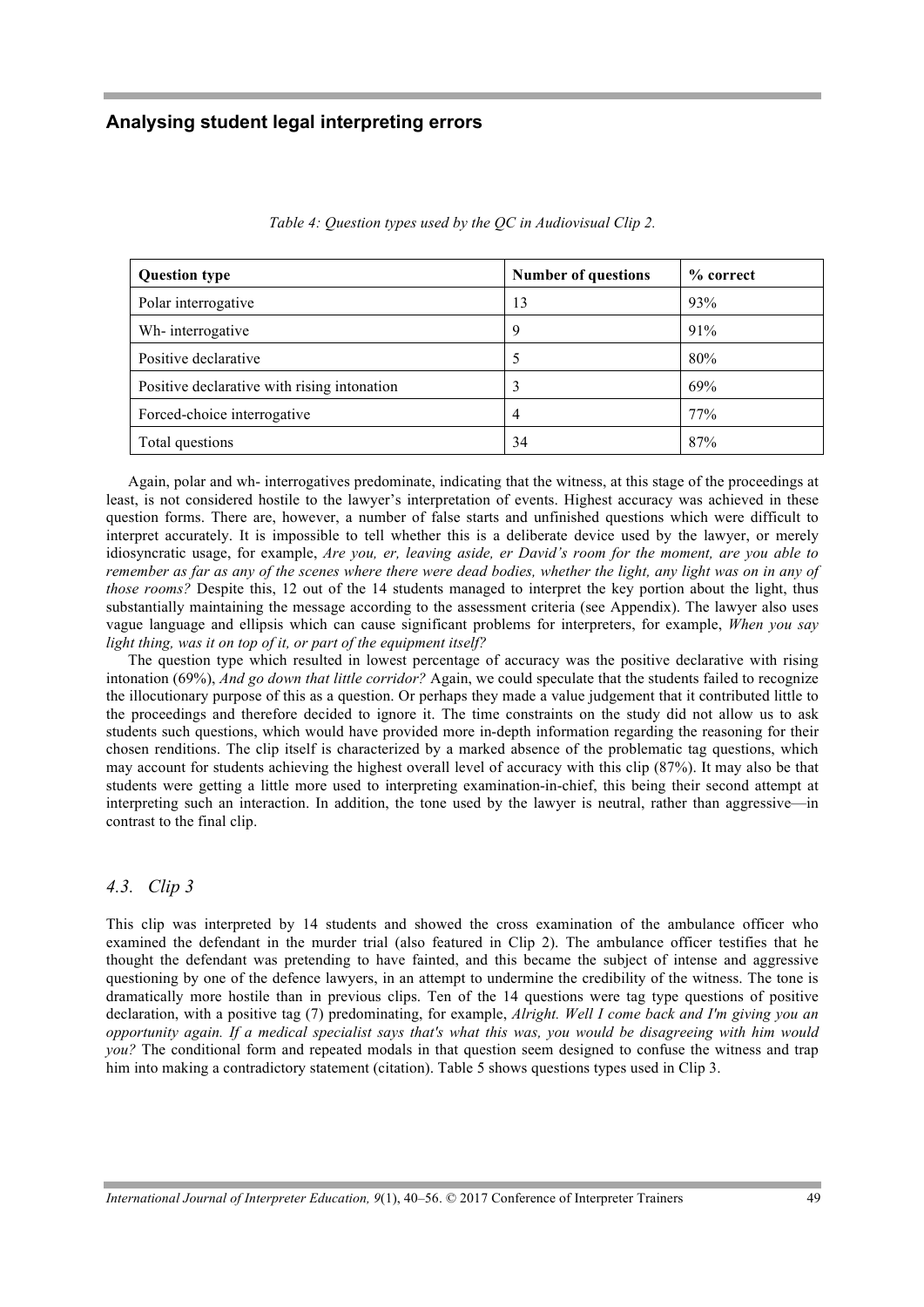| <b>Question type</b>                   | <b>Number of questions</b> | $\%$ correct |
|----------------------------------------|----------------------------|--------------|
| Positive declarative with positive tag |                            | 87%          |
| Positive declarative                   |                            | 7%           |
| Negative declarative with positive tag |                            | 61%          |
| Negative declarative with negative tag |                            | 21%          |
| Wh-interrogative                       |                            | 14%          |
| Reported speech polar interrogative    |                            | 7%           |
| Modal interrogative                    |                            | 36%          |
| Total questions                        | 14                         | 58%          |

*Table 5: Question types used by the QC in Audiovisual Clip 3.*

Table 5 shows that 11 of the 14 questions are declaratives, with 10 also involving some kind of tag. The majority of questions are positive declaratives with positive tag. The long, multiclause negative declarative with positive tag question is in a particularly convoluted form that participants found difficult. Only six out of 14 students were able to successfully interpret the question below is in its entirety.

*So, if medical evidence is given by a medical specialist that all of these symptoms and what is being described is consistent with someone fainting and recovering from a faint, you wouldn't disagree with that would you?* 

This utterance is prefaced by the discourse marker 'so', and begins as a conditional '*if medical evidence is give*n' and ends as a negative declarative '*you wouldn't disagree with that*' with a positive tag '*would you*?' The grammatical complexity of the question makes it extremely difficult to interpret accurately. To render an accurate translation the function of the tag needs to limit the possible answers to a yes/no response. Additionally, the question itself has a pragmatically face-challenging function which must be conveyed into the target language. This can present significant difficulties in cultures that are mindful of maintaining the face of the interlocutors; in effect, the interpreter must overcome deeply ingrained social programming. The reversing polarities are also a rhetorical device used by the lawyer to confuse the witness into offering a contradictory or uncertain response. Twelve of the 14 questions asked by the QC in Clip 3 involve multiple clauses, and one question is unfinished.

The lawyer's aggressive tactics reach a peak with *That is not the question I put to you officer. Not choose. I didn't put it as a choice. I have asked you, is it consistent that a person who does not respond may be suffering from shock or trauma?* This four-sentence construction contains three declaratives before a forced-choice, two clause interrogative. Note also the repeated use of "I" as an assertive device to reinforce dominance. It is unsurprising that questions with these degrees of lexical and pragmatic complexity should result in the lowest level of accurate interpreting at 58%. This means that 42% of the examination-in-chief questions were misinterpreted by our student interpreters. Clearly this is an issue of concern and indicates that students require more practice in interpreting this phase of trials in general, and tag questions in particular. A more detailed analysis is forthcoming (Authors).

#### **5. Summary and Discussion**

The three short audiovisual clips, of courtroom language contained a wide range of question types that court interpreters may be required to convey in practice. Our comparison of question types used by defence lawyers during examination-in-chief compared to cross examination corroborated the findings of previous studies of trial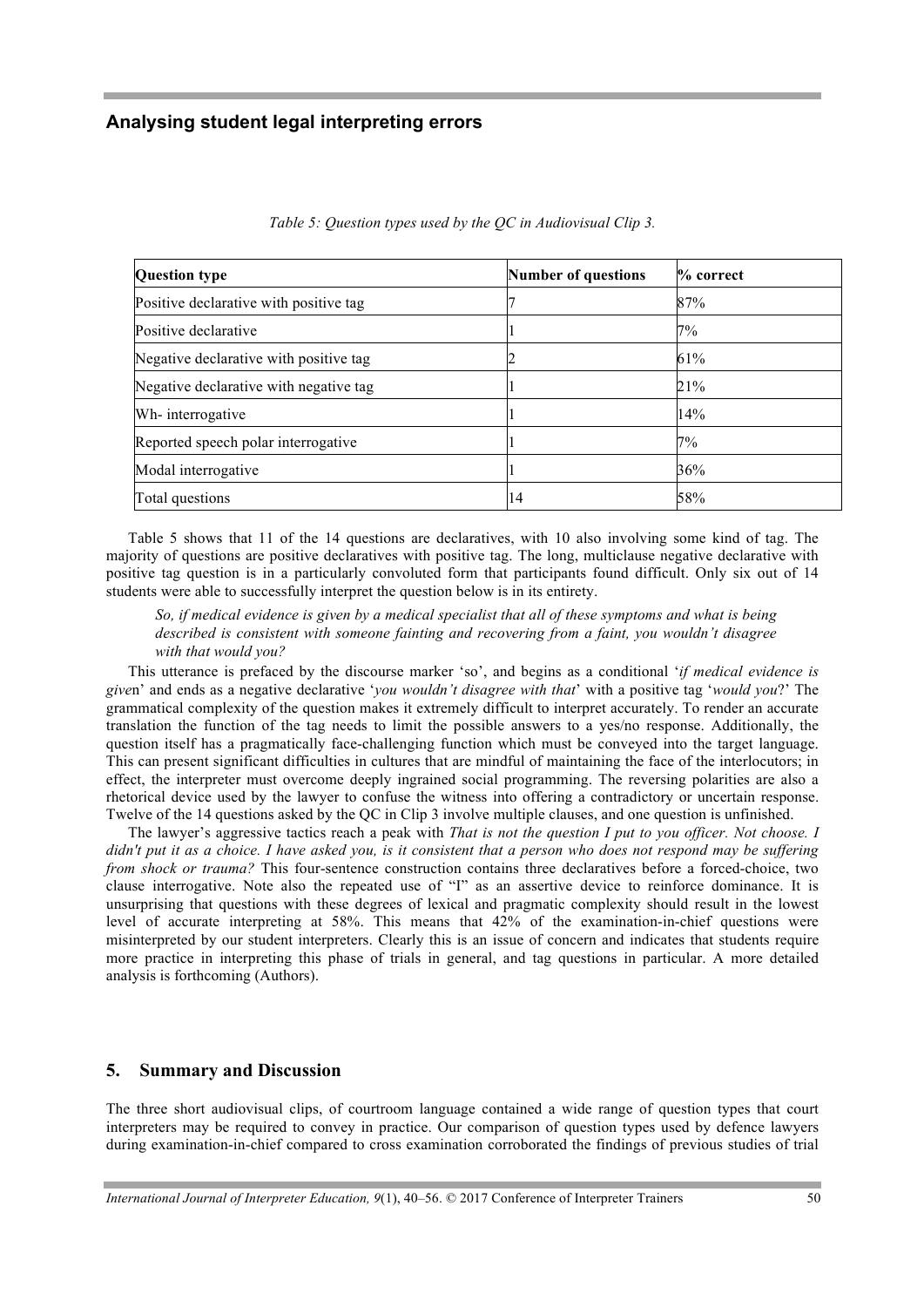discourse (e.g. Berk-Seligson 2002; Hale 2004, p. 45): The greater use of tag questions during cross examination seemed designed to coerce the witness into answering yes or no to suit the lawyers' purposes. In the clips discussed here, tag questions appear to be used to control or limit the flow of information from the witness, when compared to the greater use of polar interrogatives and wh- interrogatives in examination-in-chief which give the witnesses greater flexibility in their answers. This confirms the findings of Hale (2004) and Thomson and Martinet (1983) that tags are used to obtain agreement rather than information. Our study reveals that student interpreters typically find it difficult to accurately render longer, more complex and multiclause question forms. Other challenges for student interpreters included accurately rendering modals and recognizing declaratives and imperatives as 'questions in disguise'. Students performed significantly when confronted with aggressive facechallenging cross examination discourse.

Student interpreters preparing for the courtroom environment clearly need to be explicitly taught the question forms prevalent in legal discourse, and the pragmatic purpose of 'questions in disguise' such as the imperative and the declarative. Educators must give students opportunities to practice interpreting interactions from all phases of the trial, including the more aggressive stage of cross examination. They must remind students to avoid altering the illocutionary force of the questioning, thereby eroding the accuracy of the interpreting and distorting the testimony of the witness.

#### **6. Conclusion and Recommendations**

In this study, a group of students practiced interpreting audiovisual clips of New Zealand courtroom interactions, in which witness responses were elicited through the use of complex questioning modes. During the examination phase of a nonhostile witness, polar and wh- interrogatives predominate, whereas the more adversarial nature of cross examination in the last audiovisual clip is associated with a high use of declarative forms and tag questions. These corresponded with significantly less accurate renditions by students. Other issues of interest to interpreter educators included the large number of false starts and complex muticlaused questions at all stages of the examination process, which students found particularly hard to interpret. Errors such as leaving out the interpreting of particular questions or changing the questions could cause major problems in the courtroom where accuracy of meaning is essential. We suggest that to minimize errors trainee interpreters must spend time becoming familiar with all of the question types used in the courtroom, learning which types of questions predominate at different phases of examination and practicing and reflecting on how to accurately interpret them. Educators might want to focus on the question types that appear most frequently in this study.

Limitations of the study included small student numbers and the fact that the language-neutral approach to interpreter education resulted in students recording their interpreting in a range of languages. Colleague educators in other settings may be able to replicate the situated learning approach described here but include a comparative discourse analysis of  $A > B$  language and  $B > A$  language interpreting performance (e.g., Hale, 2004). The fact that students were unable to practice interpreting in a real courtroom setting was a distinct limitation; however, the study did reflect a situated learning approach by introducing the setting (audiovisually) and the type of discourse used by legal practitioners in examination and cross examination. Because it had proved impossible for the lecturers to get funding or permission to recreate a mock courtroom trial in the actual courtroom setting, this was the most realistic way of 'taking' the setting to the students. Likewise, the audiovisual material we used did not allow for requests for clarification by student interpreters. On the positive side, the funding obtained for the study enabled lecturers to ensure that students *were* provided with additional expert feedback to reflect on their interpreting performances.

Findings of the pre- and post-test surveys (Crezee, Burn & Gailani, 2015) suggest that working with the audiovisual clips enhanced students' awareness of the real nature of courtroom language (Crezee, Burn, & Gailani, 2015), which fits in with the situated learning approach. Hence we recommend such authentic clips as a useful tool in courtroom interpreting education. We hope that future research with trainee legal interpreters in similar situated learning environments will further contribute to our understanding of the 'best practice' for these students.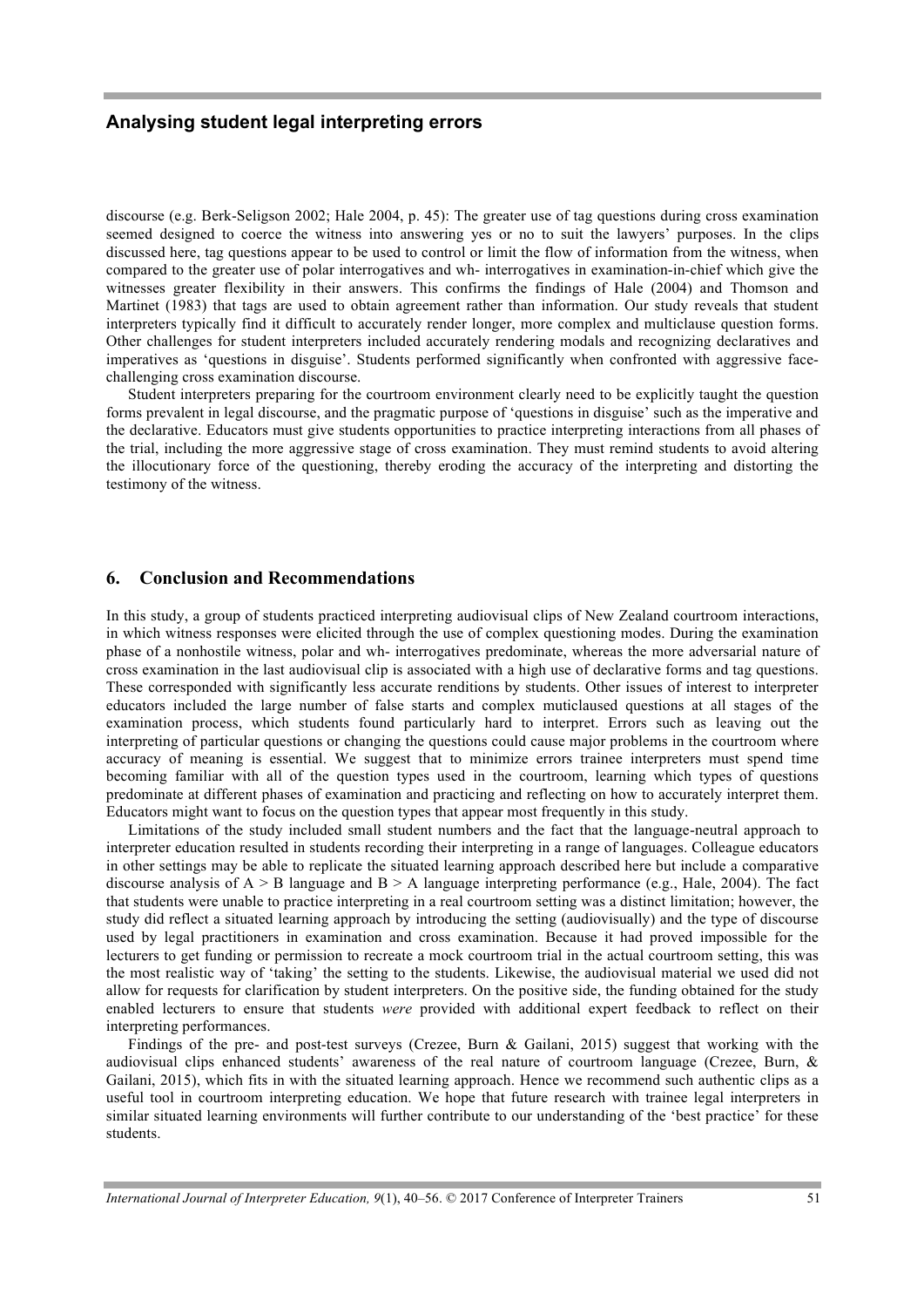#### **References**

- Barik, H. (1969). A study in simultaneous interpretation (Unpublished doctoral dissertation). Durham, NC: University of North Carolina.
- Berk-Seligson, S. (1999). The impact of court interpreting on the coerciveness of leading questions. Forensic Linguistics, 6(1). 30–56.
- Berk-Seligson, S. (2002). The bilingual courtroom: Court interpreters in the judicial process. Chicago, IL: University of Chicago Press.

Chala Sani Abdula v The Queen [2011] SC 18/2010 NZSC 130.

- Crezee, I., Burn, J. & Gailani, N. (2015). Authentic audiovisual resources to actualise Legal Interpreting Education. Monographs in Translation and Interpreting, 7, 273-291.
- Danet, B. (1980). Language in the legal process. Law and Society Review, 14, 445–564.
- de Jongh, E. M. (1992). An introduction to court interpreting theory and practice. Lanham, MD: University Press of America.
- Erickson, B., Liond, E. A., Johnson, B. C., & O'Barr, W. M. (1978). Speech style and impression formation in a court setting: The effect of "powerful" and "powerless" speech. Journal of Experimental Social Psychology, 14, 266–279.
- Feng, J. Y., Chang, Y. T., Chang, H. Y., Erdley, W. S., Lin, C. H., & Chang, Y. J. (2013). Systematic review of effectiveness of situated e-learning on medical and nursing education. Worldviews on Evidence-Based Nursing, 10(3), 174–183.
- González, R. D., Vasquez, V. F., & Mikkelson, H. (1991). Fundamentals of court interpretation. Durham, NC: Carolina Academic Press.
- González Davies, M. (2004). Multiple voices in the translation classroom: Activities, tasks and projects. Amsterdam, the Netherlands: John Benjamins.
- González Davies, M. (2012). Towards situated translation training: Bridging academic and professional approaches. Keynote presentation held at the Translation Studies symposium "Training Postgraduate Students for the Translation Profession: Didactic Implications and Research Opportunities." Centre for Translation Studies and Interpreting, University of Auckland, New Zealand.
- Hale, S. (2004). The discourse of court interpreting: Discourse practices of the law, the witness, and the interpreter. Amsterdam, the Netherlands: John Benjamins.
- Hale, S. (2014). Interpreting culture. Dealing with cross-cultural issues in court interpreting. Perspectives: Studies in Translatology, 22(3), 321–331.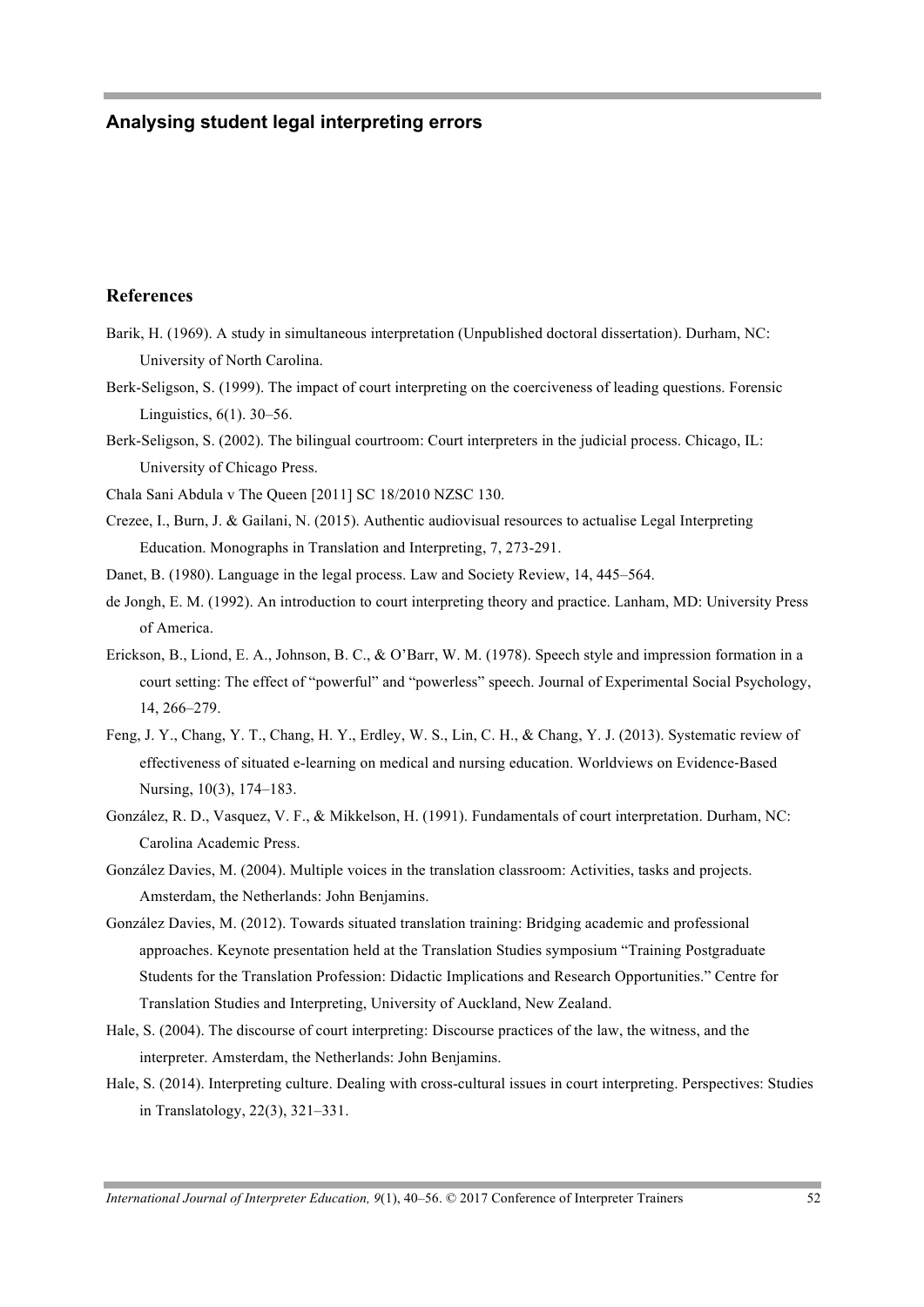- Hale, S., & Campbell, S. (2002). The interaction between text difficulty and translation accuracy. Babel, 48(1), 14–33.
- Hale, S., & Napier, J. (2013). Research methods in interpreting: A practical resource. London, England: Bloomsbury.
- Hale, S., & Ozolins, U. (2014). Monolingual short courses for language-specific accreditation: Can they work? A Sydney experience. The Interpreter and Translator Trainer, 8(2), 217–239.
- Harris, S. (1995). Pragmatics and power. Journal of Pragmatics, 23, 117–135.
- Hayes, A., & Hale, S. (2010). Appeals on incompetent interpreting. Journal of Judicial Administration, 20(2), 119–130.
- Innes, B. (2001). Speaking up in court: Repair and powerless language in New Zealand courtrooms (Unpublished doctoral dissertation). University of Auckland, New Zealand.
- Karton, J. (2008) Lost in translation: International criminal tribunals and the legal implications of interpreted testimony. Vanderbilt Journal of Transnational Law, 41(1), 1–54.
- Kiraly, D. (1995). Pathways in translation. Kent, OH: Kent State University Press.
- Kiraly, D. (1997). In search of new pathways for translator education. In H. Drescher (Ed.), Transfer: Übersetzen – Dolmetschen – Interkulturalität. Funfzig jahre Fachbereich Angewandte Sprach – und Kulturwissenschaft de Johannis Gutenberg Universität Mainz im Germersheim, Frankfurt am Main (Transfer: Translating - Interpreting – Intercultural Studies. Fifty years of Applied Linguistics and Cultural Studies Department, the Johannis Gutenberg University of Mainz, Germersheim, Frankfurt am Main) (pp. 135–152). Pieterlen, Switzerland: Peter Lang.
- Kiraly, D. (2000). A social constructivist approach to translator education: Empowerment from theory to practice. London, England: St. Jerome.
- Lakoff, R. (1985). My life in court. In D. Tannen and J. E. Alatis (Eds.), Georgetown University roundtable on languages and linguistics (pp. 171–179). Washington, DC: Georgetown University Press.
- Lave, J., & Wenger, E. (1991). Situated learning: Legitimate peripheral participation. Cambridge, England: Cambridge University Press.
- Lee, J. (2009). Interpreting inexplicit language during courtroom examination. Applied Linguistics, 30(1), 93– 114.
- Liu, M. (2001). Expertise in simultaneous interpreting: A Working memory analysis (Unpublished doctoral dissertation). University of Texas at Austin.
- Luchjenbroers, J. (1993). Tell us in your words…. La Trobe Working Papers in Linguistics, 6, 97–136. (Paper presented at In Language and the Law Workshop, 27th Annual ALS Conference).
- Luchjenbroers, J. (1997). 'In your own words…': Questions and answers in a Supreme Court trial. Journal of Pragmatics, 27(4), 477–503.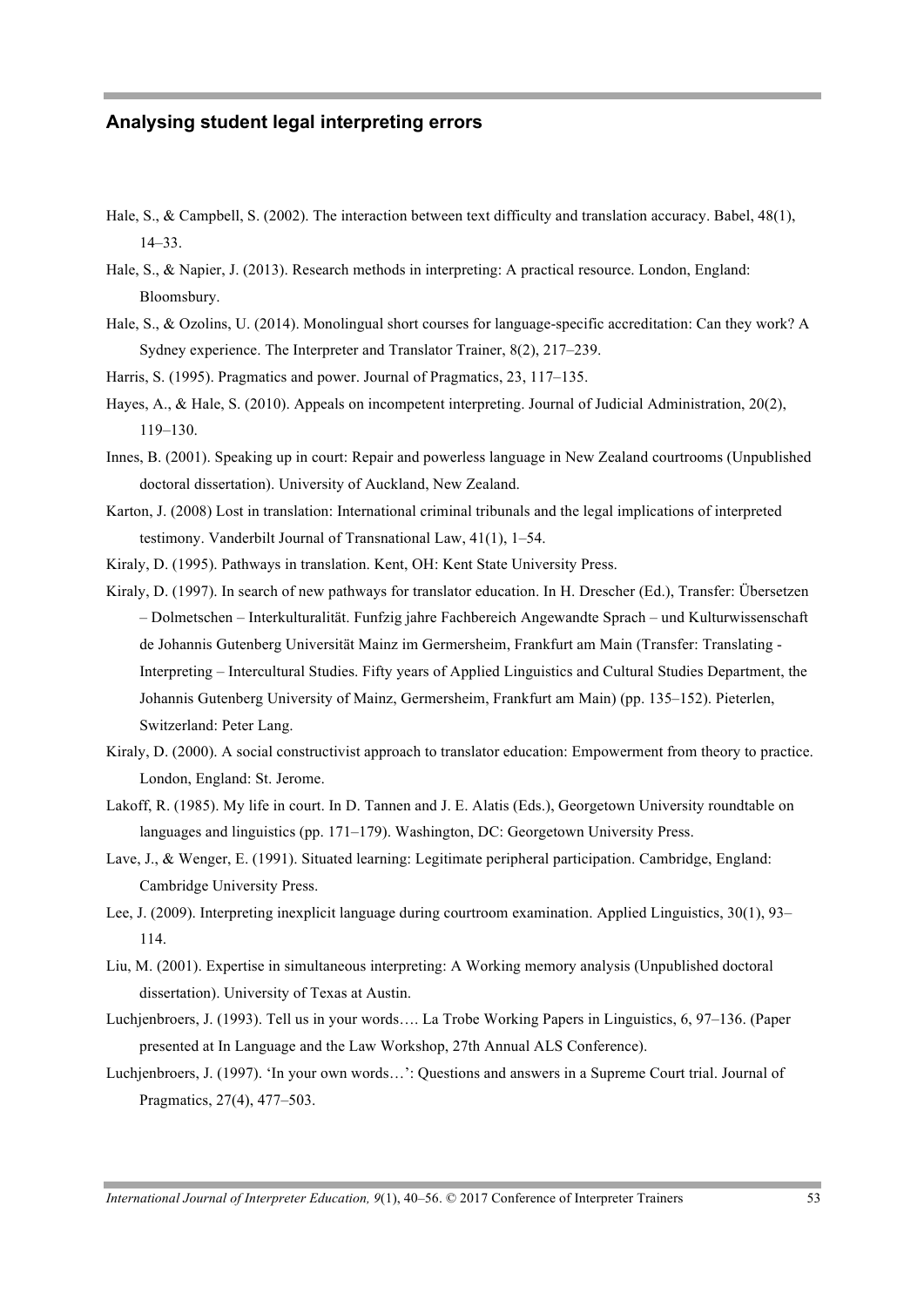- Magill, D., & De Jong, K. (2016). Interview with Kim de Jong, interpreting and translation service. International Journal of Interpreter Education, 8(1), 57–66.
- Mann, K. V. (2011). Theoretical perspectives in medical education: Past experience and future possibilities. Medical Education, 45(1), 60–68.
- Matoesian, G. (1993). Reproducing rape: Dominion through talk in the courtroom. Chicago, IL: University of Chicago Press.
- Morris, R. (1999). The gum syndrome: Predicaments in court interpreting. Forensic Linguistics, 6, 6–29.
- O'Barr, W. (1982). Linguistics evidence: Language, power and strategy in the courtroom. New York, NY: Academic Press.
- Onda, E. L. (2012). Situated cognition: its relationship to simulation in nursing education. Clinical Simulation in Nursing, 8(7), e273-e280.
- Pérez-Sanagustín, M., Muñoz-Merino, P. J., Alario-Hoyos, C., Soldani, X., & Kloos, C. D. (2015). Lessons learned from the design of situated learning environments to support collaborative knowledge construction. Computers & Education, 87, 70–82.
- Rigney, A. (1999). Questioning in interpreted testimony. International Journal of Speech, Language and the Law, 6(1), 83–108. doi: 10.1558/sll.1999.6.1.83
- Russell, D. (2004). Interpreting strategies in legal discourse. In C. Wadensjö, B. E. Dimitrova, & A. Nilsson (Eds.), International Conference on Interpreting in Legal, Health and Social Service Settings. The critical link 4: Professionalisation of interpreting in the community: Selected papers from the 4th International Conference on Interpreting in Legal, Health and Social Service Settings (pp. 1–10). Amsterdam, the Netherlands: John Benjamins.
- Schäffner, C. (2002). Editorial. In C. Schäffner (Ed.), The role of discourse analysis for translation and in translator training (pp. 1–8). Clevedon, England: Multilingual Matters.
- Statistics New Zealand (2013). 2013 census data. Retrieved from http://www.stats.govt.nz/Census/2013 census/data-tables/total-by-topic.aspx.

The State v. Pistorius (CC113/2013) [2014], ZAGPPHC 793 (12 September, 2014).

Thomson, A. J., & Martinet, A.V. (1983). A practical English grammar. Oxford, England: Oxford University Press.

Woodbury, H., 1984. The strategic use of questions in court. Semiotica, 48(3/4), 197–228.

Young Jin Bae v. The Queen, [2012] CA 77/2012 NZCA.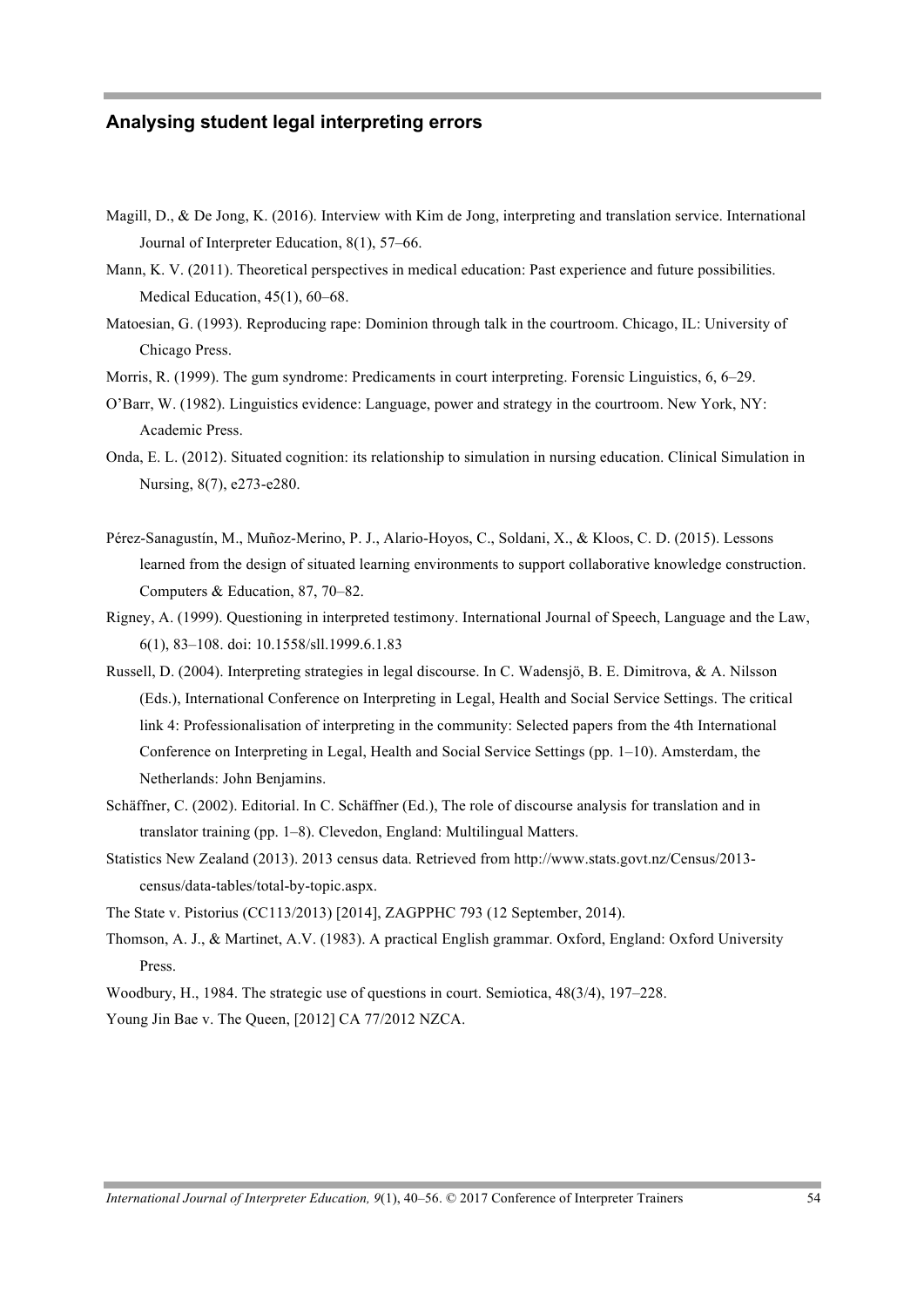# **Appendix 1**

| English to LOTE and LOTE to English Interpreting Assessment Criteria |  |  |
|----------------------------------------------------------------------|--|--|
|                                                                      |  |  |
|                                                                      |  |  |
|                                                                      |  |  |

| Category                               | D                                                                                                                                                      | $\mathbf C$                                                                                                                                                                                                                                                                                              | B                                                                                                                                                                                                                                                                                                 | A                                                                                                                                                                                           |
|----------------------------------------|--------------------------------------------------------------------------------------------------------------------------------------------------------|----------------------------------------------------------------------------------------------------------------------------------------------------------------------------------------------------------------------------------------------------------------------------------------------------------|---------------------------------------------------------------------------------------------------------------------------------------------------------------------------------------------------------------------------------------------------------------------------------------------------|---------------------------------------------------------------------------------------------------------------------------------------------------------------------------------------------|
| <b>Message</b><br><b>Content</b>       | • Many essential<br>• Most essential<br>elements of meaning<br>elements correct                                                                        | • Most essential elements<br>correct                                                                                                                                                                                                                                                                     | • All essential elements<br>correct                                                                                                                                                                                                                                                               |                                                                                                                                                                                             |
|                                        | incorrect<br>• Several serious<br>changes in meaning<br>• Several omissions<br>• Several unnecessary<br>additions<br>• Message substantially<br>lost   | • Only minor changes<br>in meaning that<br>do not detract from the<br>main message<br>• A few omissions, but<br>not much essential<br>elements omitted<br>• Some additions<br>• Message substantially<br>maintained                                                                                      | • Only very minor<br>changes in meaning that<br>do not detract from the<br>main message<br>• Very few omissions,<br>and no essential<br>elements omitted<br>• Some minor additions<br>• Message well<br>maintained                                                                                | $\bullet$ No omissions/ one or<br>two minor<br>insubstantial omissions<br>• No Additions<br>• Message completely<br>maintained                                                              |
| <b>Essential</b><br><b>Terminology</b> | • Correct equivalents<br>often not used<br>• Paraphrase used but<br>with incorrect meaning<br>• Little use of required<br>technical terms              | • Correct equivalents<br>used in most cases<br>• Paraphrase used<br>adequately when<br>equivalent in TL not<br>available<br>• Paraphrase often used<br>when equivalent TL<br>term available<br>• Mostly appropriate<br>use of technical terms;<br>occasional misuse does<br>not prevent<br>comprehension | • Correct equivalents<br>used in most cases<br>· Paraphrase well used<br>when equivalent in TL<br>not available<br>• Paraphrase sometimes<br>used when equivalent TL<br>term available<br>• Appropriate use of<br>technical terms; very<br>occasional misuse does<br>not prevent<br>comprehension | • Correct equivalents<br>used<br>• Paraphrase correctly<br>used when Target<br>Language (TL)<br>equivalent term not<br>available<br>• Accurate and<br>appropriate use of<br>technical terms |
| Pronunciation                          | • TL pronunciation<br>often incorrect<br>• Added or omitted<br>sounds in words<br>• Tone units too short<br>• Incorrect word and/or<br>sentence stress | • Pronunciation<br>sufficiently accurate to<br>relay message<br>adequately with<br>occasional<br>mispronunciation<br>• Most sounds<br>correctly pronounced<br>• Adequate word and<br>sentence stress                                                                                                     | • Pronunciation<br>sufficiently accurate to<br>relay message clearly<br>• Most sounds correctly<br>pronounced<br>• Good word and<br>sentence stress                                                                                                                                               | • Good pronunciation<br>with appropriate flow of<br>language                                                                                                                                |
| <b>Grammar</b>                         | • Grammar mistakes<br>make message unclear                                                                                                             | • Grammar sufficiently<br>accurate to relay<br>message correctly but                                                                                                                                                                                                                                     | • Grammar sufficiently<br>accurate to relay message<br>correctly                                                                                                                                                                                                                                  | • Grammar accurate<br>• Tense correct                                                                                                                                                       |